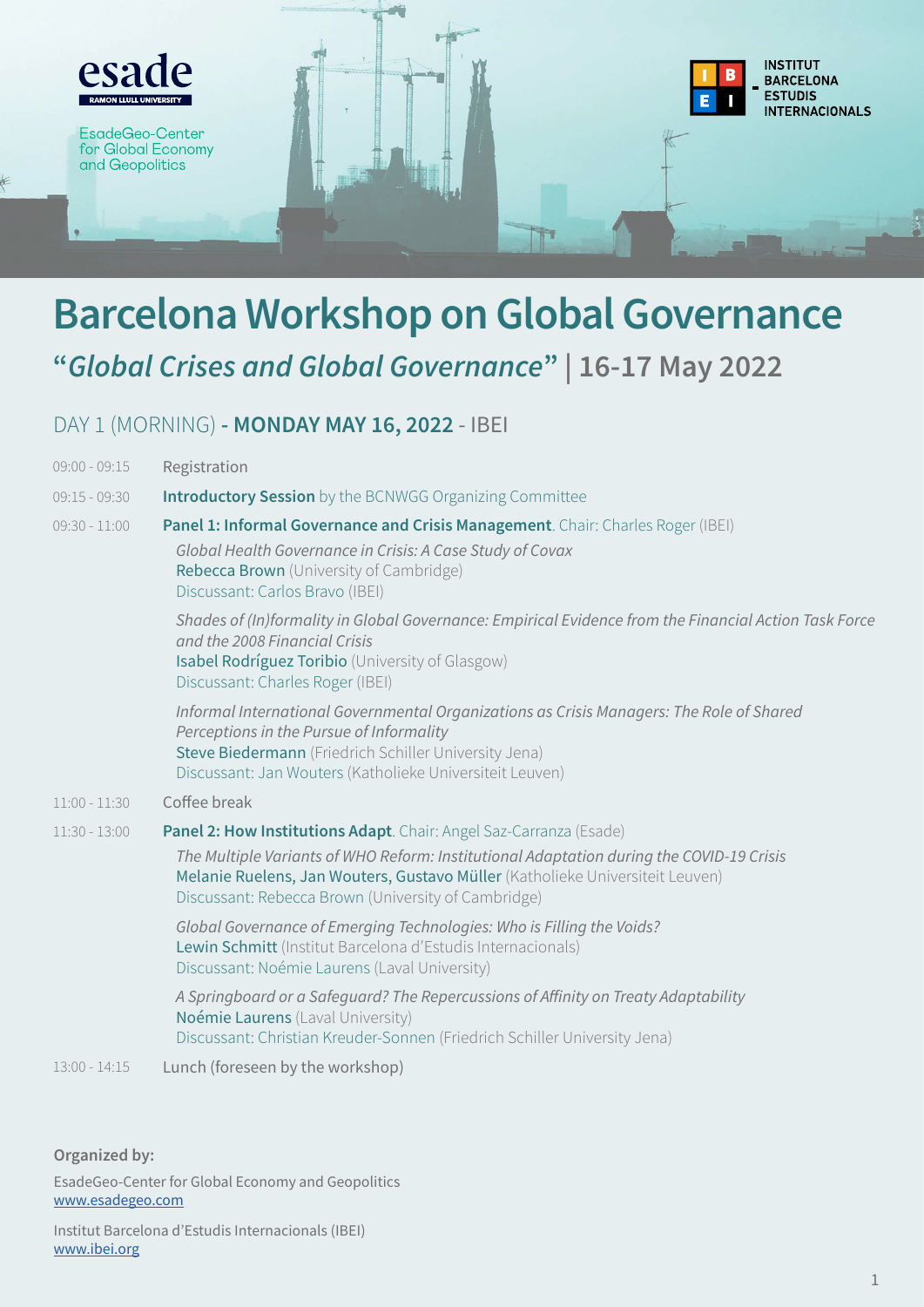

# **Barcelona Workshop on Global Governance**

## **"***Global Crises and Global Governance***" | 16-17 May 2022**

### DAY 1 (AFTERNOON) **- MONDAY MAY 16, 2022** - IBEI

| $14:15 - 15:45$ | Panel 3A: Transnational Governance. Parallel panel: Hybrid format. Chair: Marie Vandendriessche (Esade)                                                                                                                                                |
|-----------------|--------------------------------------------------------------------------------------------------------------------------------------------------------------------------------------------------------------------------------------------------------|
|                 | Orchestrating Climate Change Mitigation and Adaptation Activities: World Bank in the Governance of<br>International Carbon Funds (online)<br><b>Chen Zhong</b> (University of Toronto)                                                                 |
|                 | Discussant: Doron Ella (Hebrew University of Jerusalem)                                                                                                                                                                                                |
|                 | Bureaucratic Politics and the Collaboration among Intergovernmental Organization (online)<br>Oliver Westerwinter (University of St. Gallen, European University Institute)<br>Discussant: Janina Grabs (Esade)                                         |
|                 | Conference Diplomacy in the Era of COVID: How do International Environmental Fora Adapt to Virtual<br>Formats? (online).<br>Joseph Earsom (University of Louvain), Frauke Pipart (University of Louvain)                                               |
|                 | Discussant: Oliver Westerwinter (University of St. Gallen, European University Institute)                                                                                                                                                              |
| $14:15 - 15:45$ | Panel 3B: Institutions of Global Governance Beyond Treaty-based Actors. Parallel panel: Hybrid format.<br>Chair: TBD                                                                                                                                   |
|                 | Ad hoc Coalitions in Global Governance: A Conceptual Framework (online)<br>John Karlsrud (Norwegian Institute of International Affairs), Yf Reykers (Maastricht University)<br>Discussant: Steve Biedermann (Friedrich Schiller University Jena)       |
|                 | Transnational Peer Review and Regulating Financial Stability in Australia (online)<br>Yane Svetiev (University of Sydney Law School, European University Institute)<br>Discussant: Isabel Rodríguez Toribio (University of Glasgow)                    |
|                 | <b>Unpacking Global Governance Bodies</b><br>Angel Saz Carranza (Esade), Martino Maggetti (University of Lausanne), Kutsal Yesilkagit (Leiden<br>University), David Coen (University College London)<br>Discussant: Sahil Mathur (American University) |
| $15:45 - 16:15$ | Coffee break                                                                                                                                                                                                                                           |
| $16:15 - 17:45$ | Panel 4: Governance and Crisis in the EU. Chair: Jacint Jordana (Universitat Pompeu Fabra - IBEI)                                                                                                                                                      |
|                 | The EU Institutional Architecture in the Covid-19 Response: Coordinative Europeanization in Times of<br><b>Permanent Emergency</b>                                                                                                                     |
|                 | Stella Ladi (Queen Mary University of London, Panteion University), Sarah Wolff (Queen Mary University of<br>London)                                                                                                                                   |
|                 | Discussant: Gustavo Müller (Katholieke Universiteit Leuven)                                                                                                                                                                                            |
|                 | Ready to Manage a Global Pandemic? Examining the EU Response to the 2013-2016 Ebola Outbreak<br>Carlos Bravo-Laguna (Institut Barcelona d'Estudis Internacionals)<br>Discussant: Guillaume Beaumier (Georgetown University)                            |
|                 | Un-solvable Crises? Implementation and Differentiation in Multilevel Crisis Governance in the EU<br>Lydie Cabane (Leiden University)                                                                                                                   |
|                 | Discussant: Leonard Schuette (Maastricht University, University of Oxford)                                                                                                                                                                             |

Dinner (foreseen by the workshop) - (Time TBC). 20:00 - 22:00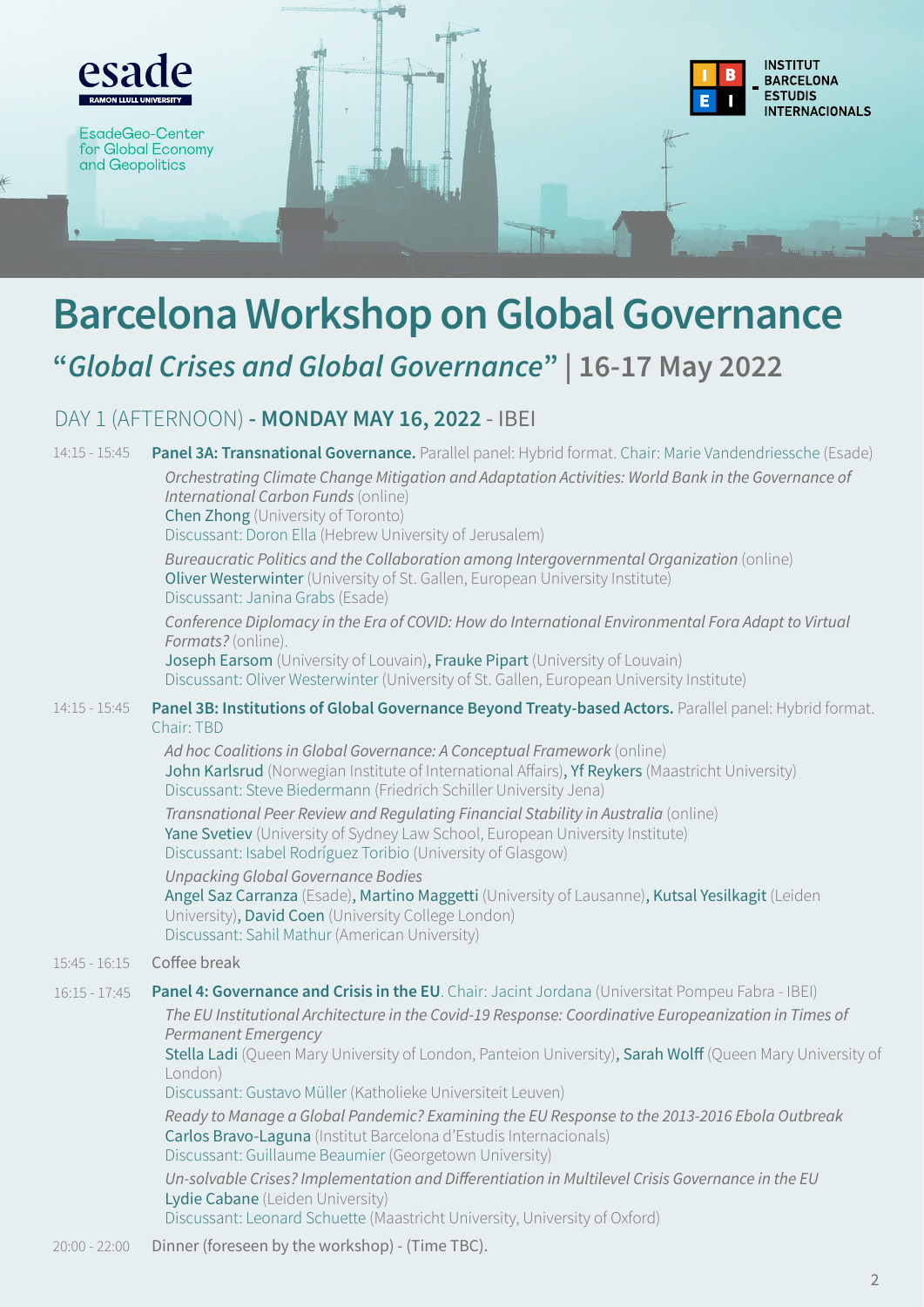

## **Barcelona Workshop on Global Governance "***Global Crises and Global Governance***" | 16-17 May 2022**

### DAY 2 (MORNING) **- TUESDAY MAY 17, 2022** - ESADE

- **Welcome remarks** by Koldo Echebarria (Director-General, Esade Business and Law School). 09:15 - 09:30
- **Panel 5: International Institutions and Crisis Response**. Chair: Angel Saz-Carranza (Esade) *The Show Must Go On: The EU's Quest to Sustain the Multilateral Order since 2016* Leonard Schuette (Maastricht University, University of Oxford), Hylke Dijkstra (Maastricht University) Discussant: Jacint Jordana (Universitat Pompeu Fabra - IBEI)  $09.30 - 11.00$

*Scoping for Influence: China's Institutional Strategies in IOs during the COVID-19 Pandemic* Yoram Haftel (Hebrew University of Jerusalem), Stephanie C. Hofmann (European University Institute), Doron Ella (Hebrew University of Jerusalem) Discussant: Stella Ladi (Queen Mary University of London, Panteion University)

*The Landscape of Regional Organizations' Interventions in Intrastate Political Crises, 2005-2020* Sahil Mathur (American University) Discussant: Lydie Cabane (Leiden University)

Coffee break  $11:00 - 11:30$ 

#### **Panel 6: Crisis and Institutional Change**. Chair: Jacint Jordana (Universitat Pompeu Fabra - IBEI) *Change without Crisis: A Combinational Theory of Institutional Invention* Guillaume Beaumier (Georgetown University), Marielle Papin (McGill University), Jean-Frédéric Morin (Laval University) Discussant: Marie Vandendriessche (Esade) 11:30 - 13:00

*Silver Linings: Environmental Disasters as Critical Junctures in Global Governance* Miriam Matejova (Masaryk University) Discussant: Jeff D. Colgan (Brown University)

*The Imperfect Elasticity of Global Governance: IGO Crisis Responses Between Expansion and Contraction* Christian Kreuder-Sonnen (Friedrich Schiller University Jena), Stephanie C. Hofmann (European

University Institute)

Discussant: Laura Gómez-Mera (University of Miami)

Lunch (foreseen by the workshop) 13:00 - 14:15